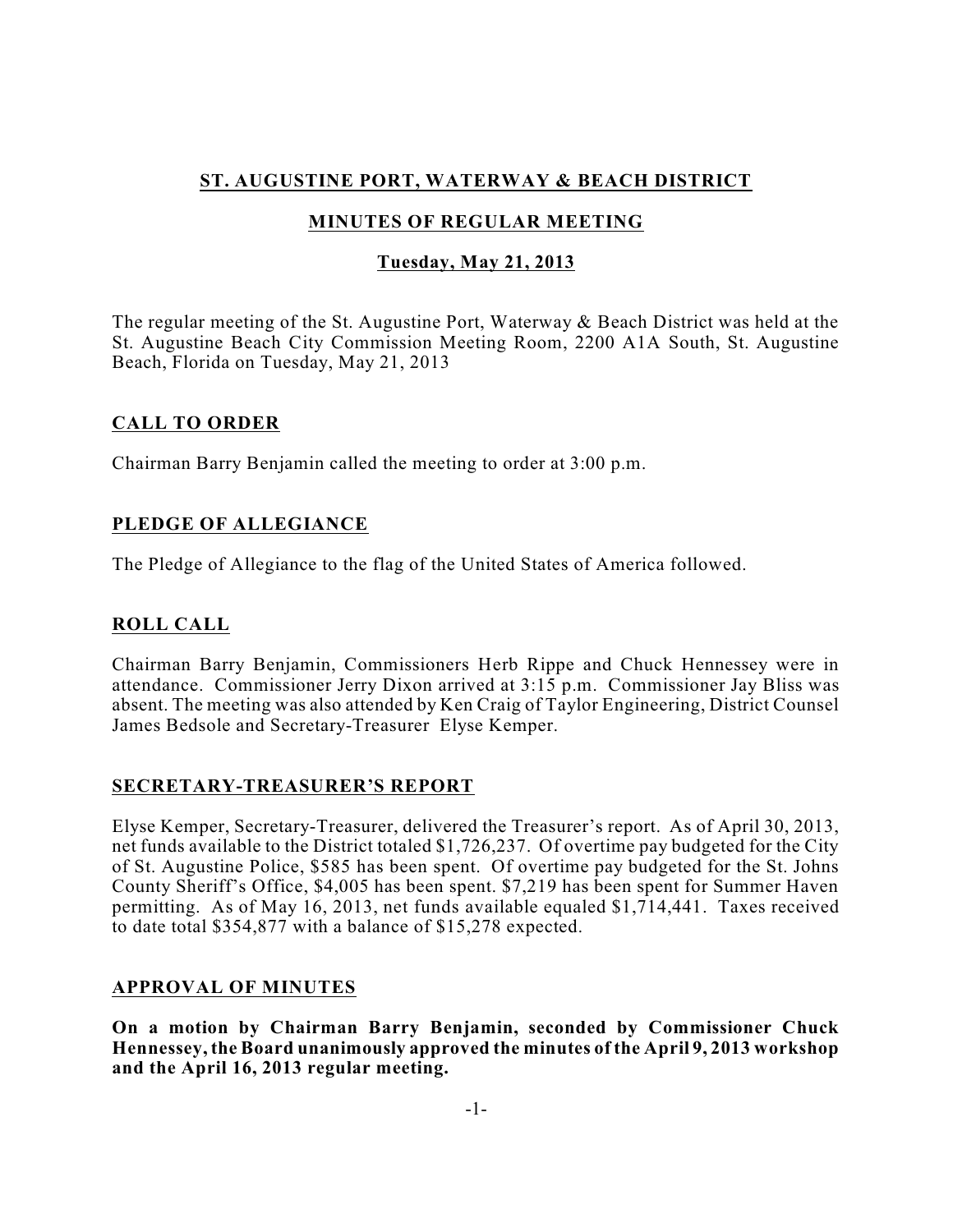## **ENGINEERING REPORT**

Ken Craig delivered the engineering report on behalf of Taylor Engineering. Mr. Craig said the FIND board has approved the use of the spoil island near Matanzas Inlet for the mitigation demanded by biologists from the Florida Fish and Wildlife Conservation Commission (FWC). He said comments from FIND were very positive towards the restoration project. The next step in preparing the legal groundwork for the use of the island as a least tern habitat will be to obtain from the U.S. Army Corps of Engineers (USACE) a release of its easement for spoil deposits.

Bids for continued dredge work in Salt Run have been solicited by the City of St. Augustine and will be opened in early June. He said a contract should be awarded and work begun in Salt Run by late July, 2013.

Chairman Benjamin then asked Mr. Craig to address the issue of the Board's letter to the Florida Department of Environmental Protection (FDEP) regarding the proposed revision of the Inlet Management Plan (IMP) for St. Augustine Inlet (agenda item 7.B.) All commissioners had previously been provided a copy of the letter drafted by Dr. Steve Schropp and reviewed by District Counsel Jim Bedsole. The concensus of the Board was the letter should be sent to FDEP. Commissioner Rippe said the IMP may cause some confusion for USACE as it begins dredging the inlet channel in July and disposing of sand, but that he agreed with sending the letter now. Mr. Craig said the letter is likely to prompt another round of questions from FDEP and that it is unlikely the revised IMP would be in place by July. Commissioner Rippe asked Mr. Craig to find out what USACE defines as the "inlet", which they intend to dredge, and whether that includes, for example, the entire length of the designated federal channel all the way from the Intracoastal Waterway (IW) to the sea buoy.

## **OLD BUSINESS**

#### A. Website - Jennifer Reed from Avid Design

Jennifer Reed, Avid Design Group, presented the results of their work for the past two months in designing a new website for the District. She said the new site is nearly complete except for some of the content areas. She displayed the home page and the various dropdown content areas. She said most of the information on the site now is in the "About Us" section and the "Minutes and Agendas". Minutes and agendas back through 2011 have been posted. The site needs current biographies and pictures of Commissioners.

Commissioner Rippe said the District gets very little credit for what it does and that there should be information about all of its past and current projects. He said the former website designer had filled in most of that information for the Board but that no one has been designated to do so in the future. Commissioner Dixon said current projects should be the focus of attention and that past ones need only a mention and a short description. Ms. Reed said Avid's contract calls only for updating minutes, agendas and meeting times but that they could add photos and news as needed on a time-and-material basis. Commissioner Hennessey suggested the Board have a regular agenda item for updating the website.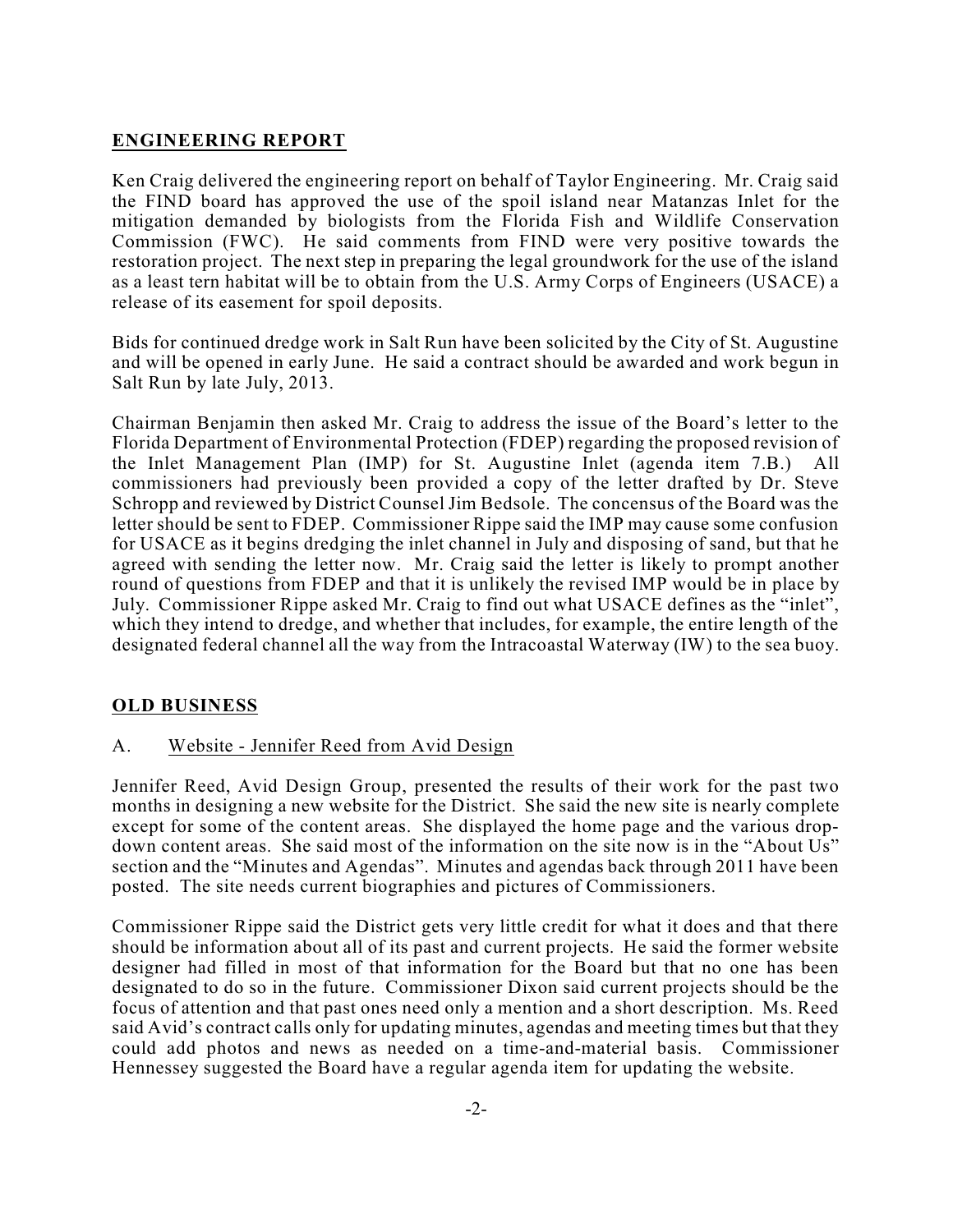Consultant Ken Krauter said he could provide Avid with historical information about projects from the past five years with data in the form of charts. Commissioners agreed that Mr. Krauter should assist Avid where possible. Mr. Krauter said he would do so.

Commissioners suggested that information for St. Augustine Inlet include a link to Deputy Chris Bonnevier's navigation website and that information about inlet history also be displayed. Mr. Craig suggested the existing IMP has a good history section for the inlet.

Discussion then turned to marinas, and Commissioner Rippe said he wants the site to be useful to mariners, and to link to any maritime resource that will reciprocate by displaying the District's link. He said this would drive up traffic to the District's site. Ms. Reed said the area of "fishing and boating" needed information like helpful tips on boating. Wil Smith, St. Johns County Parks and Recreation, said he would like to see GPS coordinates for all artificial reefs and other bottom features listed. Commissioner Rippe said all boat ramps should be listed and Commissioner Hennessey suggested linking to charter boat businesses, as well. Mr. Smith suggested linking to a good source for tidal information like the National Oceanic and Atmospheric Administration (NOAA).

Commissioner Rippe suggested the website was sufficiently complete to begin using it now. Commissioners agreed and Ms. Reed was directed to shut down the old site and begin to use the new one, even though more content is to be added.

#### B. Funding for boat equipment - St. Johns County Sheriff

Sgt. Jay Bucher, St. Johns County Sheriff's Office (SJSO), renewed his organization's request for \$4,200 for three personal EPIRB transmitter units and ten (10) new personal floatation devices. Commissioners Rippe and Hennessey said they were uncomfortable giving the SJSO any more money because the SJSO's budget is so large compared to the District's budget. Chairman Benjamin suggested the money be taken from the District's lineitem for SJSO overtime pay. A concensus of the Board agreed to this approach, but Sgt. Bucher said he was unable to agree without speaking to his supervisors at SJSO. Chairman Benjamin asked to have the matter placed on the agenda for the next meeting and asked Sgt. Bucher to remember that a written proposal is needed from SJSO describing their request.

#### **NEW BUSINESS**

#### A. Funding for small projects - Commissioners

Commissioner Dixon said he wants the Board to develop a procedure for handling requests for small amounts of funding similar to the process FIND uses to determine its grants each year. He said commissioners are often confronted with donation requests face-to-face at meetings under emotionally-charged circumstances and without the benefit of any documentation. He said he would like to see some sort of controls in place to help commissioners prioritize and analyze each request.

Commissioner Rippe said a process should be in place for all projects, not just small ones. He said a good structure is needed to handle requests each year because the District has so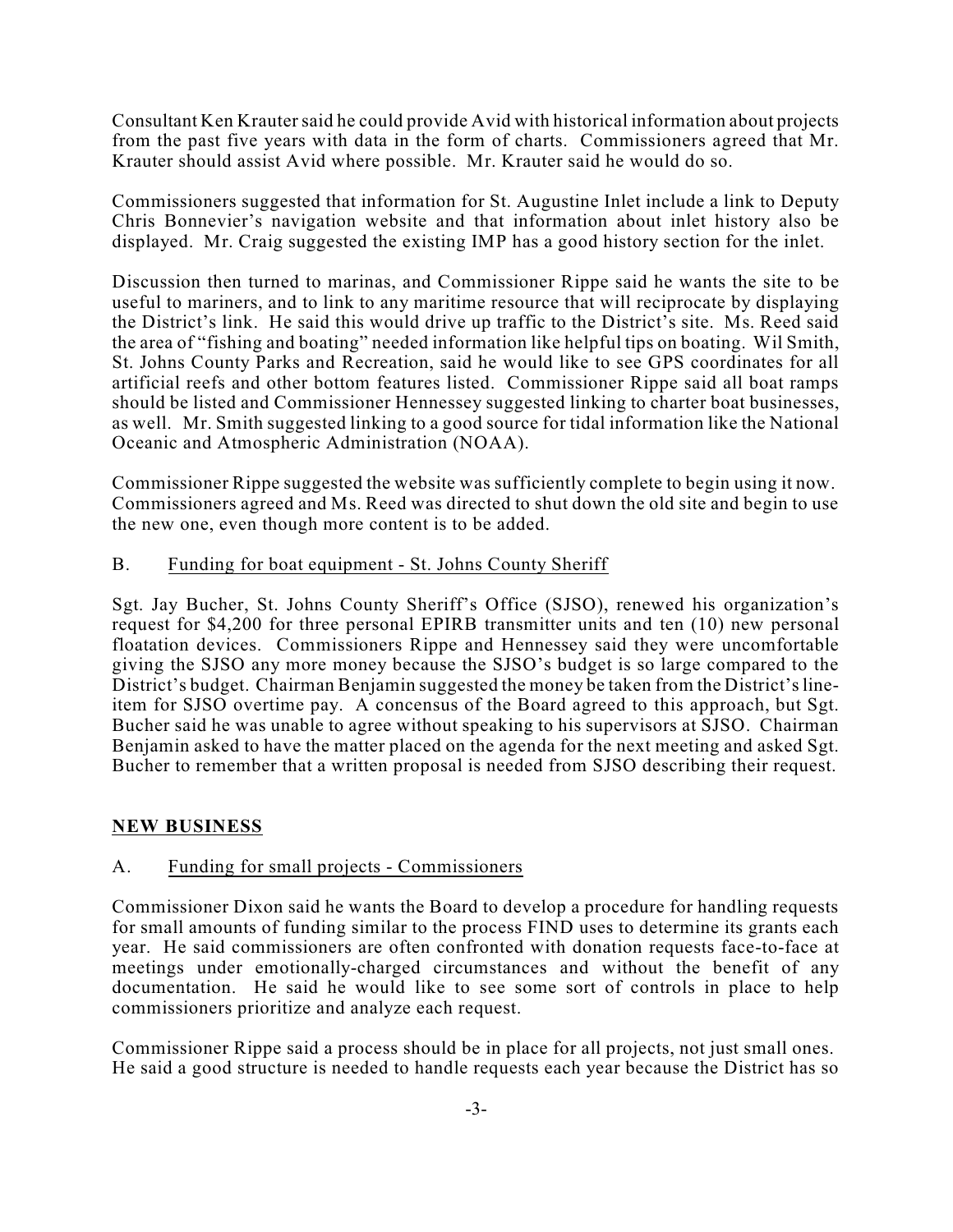little revenue. He said having such a structure would not prevent commissioners from considering exceptional requests if they choose.

Commissioner Hennessey said he is crafting an application process based on that used by FIND and that he may have it ready for review by next month. He said the FIND process is very long and detailed but that any process adopted by the Board should be simple and clear, with a calendar for review of applications at set dates each year. Chairman Benjamin agreed that the application and review process should take at least ninety (90) days to assure commissioners have adequate time to consider each request and are not influenced by emotional appeals, alone. Consultant Ken Krauter said he could provide the Board with a sample process which would help commissioners with budgeting, prioritizing and analyzing grant requests.

## **PUBLIC COMMENT**

Wil Smith, St. Johns County Parks and Recreation (SJC), discussed the county's plan to extend the no-wake zone south of the Vilano Bridge another two hundred feet to protect the new floating dock. He said the safety of boats and crews at the dock has been jeopardized by the wakes of passing vessels. Commissioner Rippe questioned where the marker buoys for the existing no wake zone have been placed until now. Mr. Smith and commissioners then viewed a map prepared by the county which detailed the zone changes.

Commissioner Dixon said he prepared a letter of support for the county's request but never sent it because he was unsure of the position of the Board. A concensus of commissioners eventually agreed with sending the letter of support.

Lt. Steve Zukowski, FWC, explained Matanzas Inlet is shoaling-in so completely his boats have difficulty getting in or out of it. He said he discussed FWC's demand for the creation of a least tern habitat with the biologist responsible for the demand. The biologist complained the applicant, Friends of Summer Haven River (FOSHR), had no avian expert on its staff.

Linda Ginn, FOSHR, said they recently went to the FIND board and asked to use the spoil island west of the Intracoastal Waterway for a least tern habitat, which request was approved by FIND. FWC is now asking to have the USACE easement for placing spoil there terminated and released. Commissioner Dixon said the habitat the terns now enjoy on the Summer Haven River did not exist five years ago and will be abandoned by the birds as soon as the vegetation in the area increases. He also added FWC wants an electric fence and monitoring on the site, among other things.

Sgt. Jay Bucher, SJSO, thanked everyone who participated in the Safe Boating Week event last week at the Vilano ramp. He also reported the discovery of several large containers on the sea bottom in about 20 feet of water off Vilano Beach. SJSO plans to send divers to examine the containers in the near future.